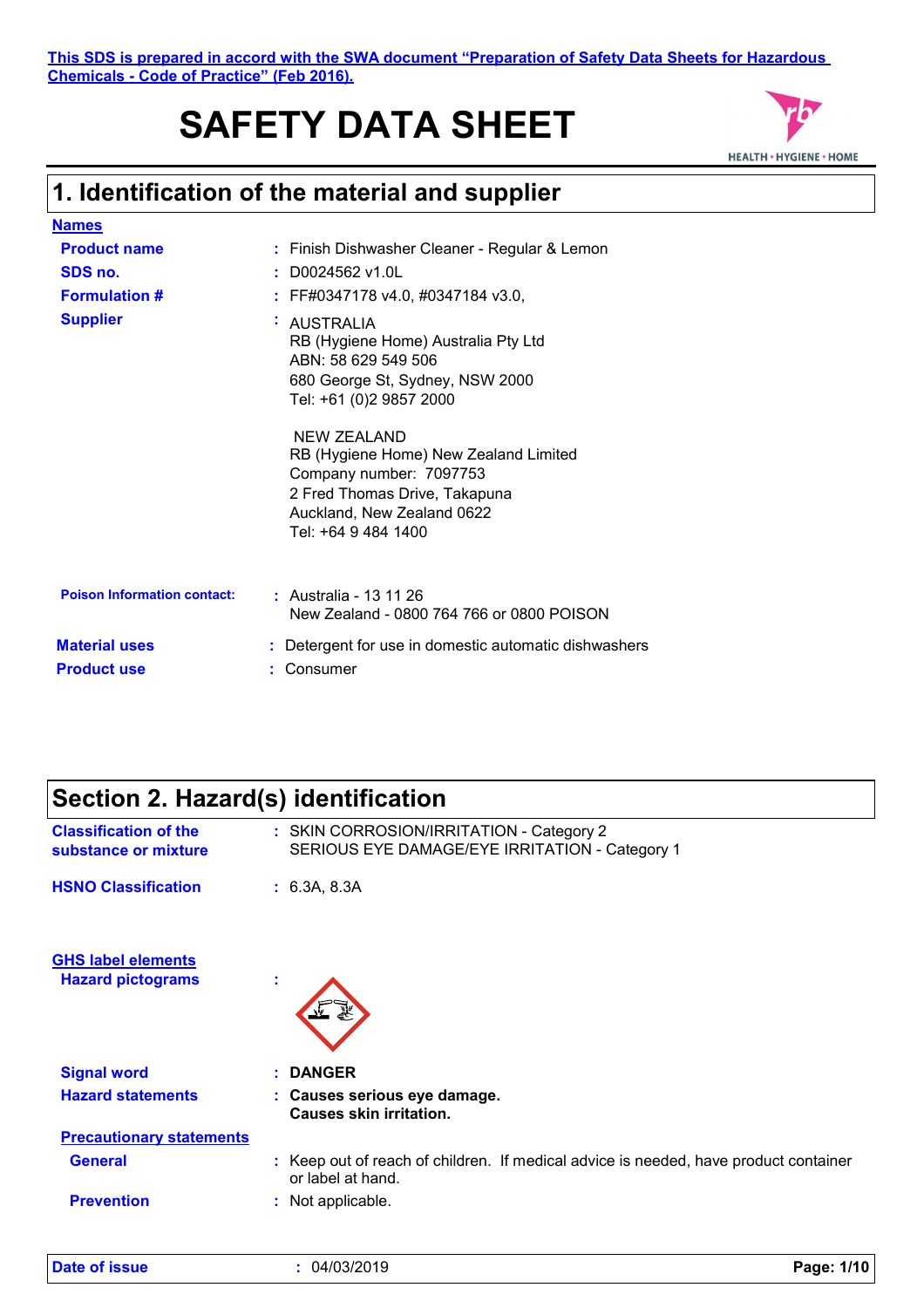## **Section 2. Hazard(s) identification**

| <b>Response</b>                       | : IF ON SKIN: Wash with plenty of soap and water. Take off contaminated clothing.<br>Wash contaminated clothing before reuse. If skin irritation occurs: Get medical<br>attention. IF IN EYES: Rinse cautiously with water for several minutes. Remove<br>contact lenses, if present and easy to do. Continue rinsing. Immediately call a<br>POISON CENTER or physician. |
|---------------------------------------|--------------------------------------------------------------------------------------------------------------------------------------------------------------------------------------------------------------------------------------------------------------------------------------------------------------------------------------------------------------------------|
| <b>Storage</b>                        | Not applicable.                                                                                                                                                                                                                                                                                                                                                          |
| <b>Disposal</b>                       | Not applicable.                                                                                                                                                                                                                                                                                                                                                          |
| <b>Supplemental label</b><br>elements | Not applicable.                                                                                                                                                                                                                                                                                                                                                          |

**Other hazards which do not :** Do not ingest. If product is ingested then seek medical advice. **result in classification**

### **Section 3. Composition and ingredient information**

**Substance/mixture :**

Mixture

| <b>Ingredient name</b>                      | $%$ (w/w) | <b>CAS number</b> |
|---------------------------------------------|-----------|-------------------|
| Isotridecanol, ethoxylated                  | ≤10       | 69011-36-5        |
| 1,2,3-Propanetricarboxylic acid, 2-hydroxy- | < 25      | 77-92-9           |

#### **Other Non-hazardous ingredients to 100%**

**Occupational exposure limits, if available, are listed in Section 8.**

### **Section 4. First aid measures**

### **Description of necessary first aid measures**

| <b>Eye contact</b>  | : Get medical attention immediately. Call a poison center or physician. Immediately<br>flush eyes with plenty of water, occasionally lifting the upper and lower eyelids.<br>Check for and remove any contact lenses. Continue to rinse for at least 10 minutes.<br>Chemical burns must be treated promptly by a physician.                                                                                                                                                                                                                                                                                                                                                                                                                                                                                                                                                          |
|---------------------|--------------------------------------------------------------------------------------------------------------------------------------------------------------------------------------------------------------------------------------------------------------------------------------------------------------------------------------------------------------------------------------------------------------------------------------------------------------------------------------------------------------------------------------------------------------------------------------------------------------------------------------------------------------------------------------------------------------------------------------------------------------------------------------------------------------------------------------------------------------------------------------|
| <b>Inhalation</b>   | Get medical attention immediately. Call a poison center or physician. Remove<br>victim to fresh air and keep at rest in a position comfortable for breathing. If it is<br>suspected that fumes are still present, the rescuer should wear an appropriate mask<br>or self-contained breathing apparatus. If not breathing, if breathing is irregular or if<br>respiratory arrest occurs, provide artificial respiration or oxygen by trained personnel.<br>It may be dangerous to the person providing aid to give mouth-to-mouth<br>resuscitation. If unconscious, place in recovery position and get medical attention<br>immediately. Maintain an open airway. Loosen tight clothing such as a collar, tie,<br>belt or waistband.                                                                                                                                                  |
| <b>Skin contact</b> | Get medical attention immediately. Call a poison center or physician. Flush<br>contaminated skin with plenty of water. Remove contaminated clothing and shoes.<br>Wash contaminated clothing thoroughly with water before removing it, or wear<br>gloves. Continue to rinse for at least 10 minutes. Chemical burns must be treated<br>promptly by a physician. Wash clothing before reuse. Clean shoes thoroughly<br>before reuse.                                                                                                                                                                                                                                                                                                                                                                                                                                                  |
| <b>Ingestion</b>    | Get medical attention immediately. Call a poison center or physician. Wash out<br>mouth with water. Remove dentures if any. Remove victim to fresh air and keep at<br>rest in a position comfortable for breathing. If material has been swallowed and the<br>exposed person is conscious, give small quantities of water to drink. Stop if the<br>exposed person feels sick as vomiting may be dangerous. Do not induce vomiting<br>unless directed to do so by medical personnel. If vomiting occurs, the head should<br>be kept low so that vomit does not enter the lungs. Chemical burns must be treated<br>promptly by a physician. Never give anything by mouth to an unconscious person.<br>If unconscious, place in recovery position and get medical attention immediately.<br>Maintain an open airway. Loosen tight clothing such as a collar, tie, belt or<br>waistband. |

**Most important symptoms/effects, acute and delayed**

| <b>Date of issue</b> | 04/03/2019 | Page: 2/10 |
|----------------------|------------|------------|
|                      |            |            |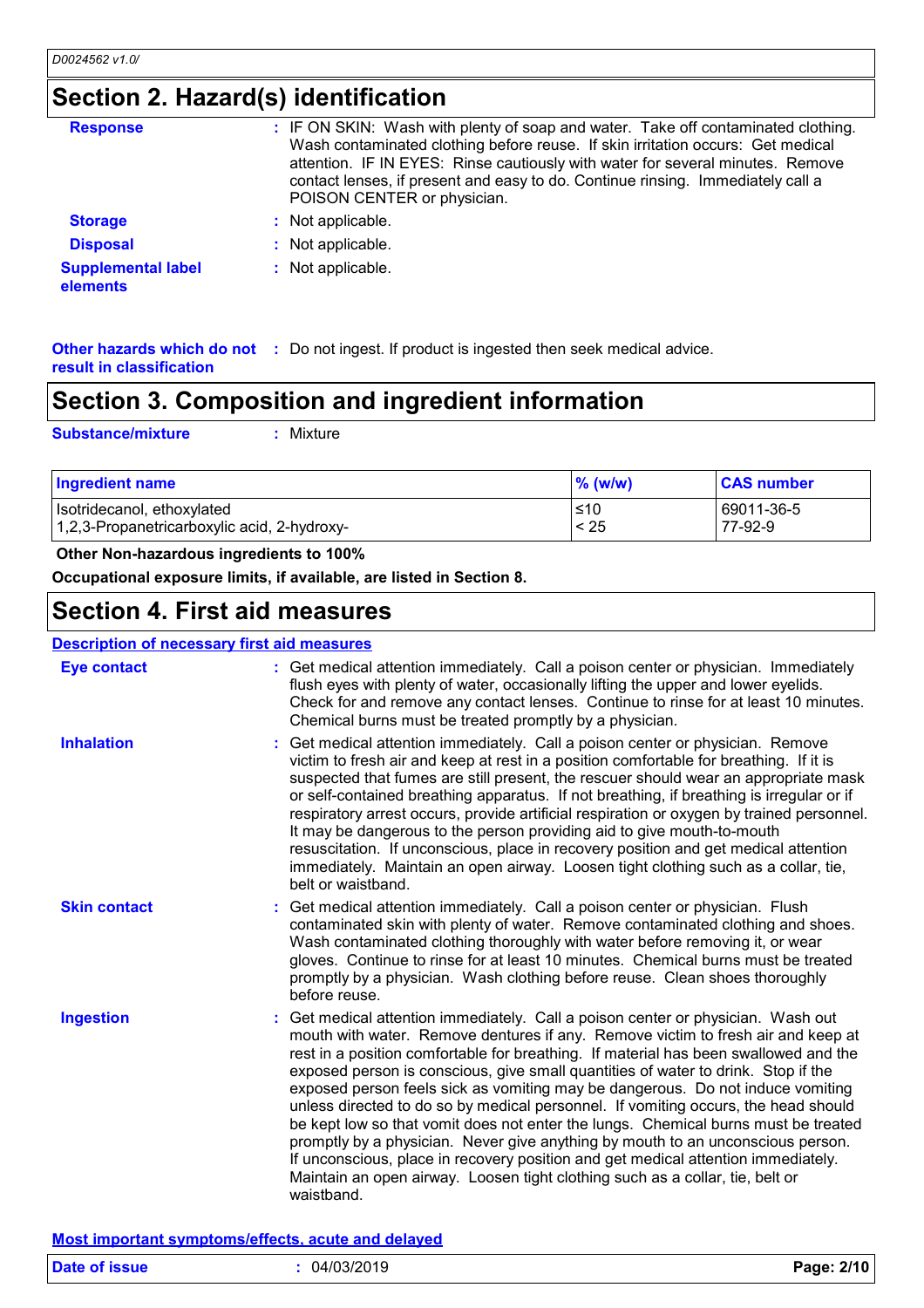## **Section 4. First aid measures**

| <b>Potential acute health effects</b>                                                |                                                                                                                                                                                                                                                                                                                                                                                                                 |  |
|--------------------------------------------------------------------------------------|-----------------------------------------------------------------------------------------------------------------------------------------------------------------------------------------------------------------------------------------------------------------------------------------------------------------------------------------------------------------------------------------------------------------|--|
| <b>Eye contact</b>                                                                   | : Causes serious eye damage.                                                                                                                                                                                                                                                                                                                                                                                    |  |
| <b>Inhalation</b>                                                                    | No known significant effects or critical hazards.                                                                                                                                                                                                                                                                                                                                                               |  |
| <b>Skin contact</b>                                                                  | : Causes skin irritation.                                                                                                                                                                                                                                                                                                                                                                                       |  |
| <b>Ingestion</b>                                                                     | : No known significant effects or critical hazards.                                                                                                                                                                                                                                                                                                                                                             |  |
| <b>Over-exposure signs/symptoms</b>                                                  |                                                                                                                                                                                                                                                                                                                                                                                                                 |  |
| <b>Eye contact</b>                                                                   | : Adverse symptoms may include the following:<br>pain<br>watering<br>redness                                                                                                                                                                                                                                                                                                                                    |  |
| <b>Inhalation</b>                                                                    | : No specific data.                                                                                                                                                                                                                                                                                                                                                                                             |  |
| <b>Skin contact</b>                                                                  | : Adverse symptoms may include the following:<br>pain or irritation<br>redness<br>blistering may occur                                                                                                                                                                                                                                                                                                          |  |
| <b>Ingestion</b>                                                                     | : Adverse symptoms may include the following:<br>stomach pains                                                                                                                                                                                                                                                                                                                                                  |  |
| Indication of immediate medical attention and special treatment needed, if necessary |                                                                                                                                                                                                                                                                                                                                                                                                                 |  |
| <b>Notes to physician</b>                                                            | : Treat symptomatically. Contact poison treatment specialist immediately if large<br>quantities have been ingested or inhaled.                                                                                                                                                                                                                                                                                  |  |
| <b>Specific treatments</b>                                                           | : No specific treatment.                                                                                                                                                                                                                                                                                                                                                                                        |  |
| <b>Protection of first-aiders</b>                                                    | : No action shall be taken involving any personal risk or without suitable training. If it<br>is suspected that fumes are still present, the rescuer should wear an appropriate<br>mask or self-contained breathing apparatus. It may be dangerous to the person<br>providing aid to give mouth-to-mouth resuscitation. Wash contaminated clothing<br>thoroughly with water before removing it, or wear gloves. |  |

| See toxicological information (Section 11) |  |  |  |
|--------------------------------------------|--|--|--|
|--------------------------------------------|--|--|--|

## **Section 5. Firefighting measures**

| <b>Extinguishing media</b>                               |                                                                                                                                                                                                     |
|----------------------------------------------------------|-----------------------------------------------------------------------------------------------------------------------------------------------------------------------------------------------------|
| <b>Suitable extinguishing</b><br>media                   | : Use an extinguishing agent suitable for the surrounding fire.                                                                                                                                     |
| Unsuitable extinguishing<br>media                        | : None known.                                                                                                                                                                                       |
| <b>Specific hazards arising</b><br>from the chemical     | : In fire decomposition products may be produced.                                                                                                                                                   |
| <b>Hazardous thermal</b><br>decomposition products       | : Decomposition products may include the following materials:<br>carbon dioxide<br>carbon monoxide                                                                                                  |
| <b>Special protective actions</b><br>for fire-fighters   | : Promptly isolate the scene by removing all persons from the vicinity of the incident if<br>there is a fire. No action shall be taken involving any personal risk or without<br>suitable training. |
| <b>Special protective</b><br>equipment for fire-fighters | : Fire-fighters should wear appropriate protective equipment and self-contained<br>breathing apparatus (SCBA) with a full face-piece operated in positive pressure<br>mode.                         |
| <b>Hazchem code</b>                                      |                                                                                                                                                                                                     |
|                                                          |                                                                                                                                                                                                     |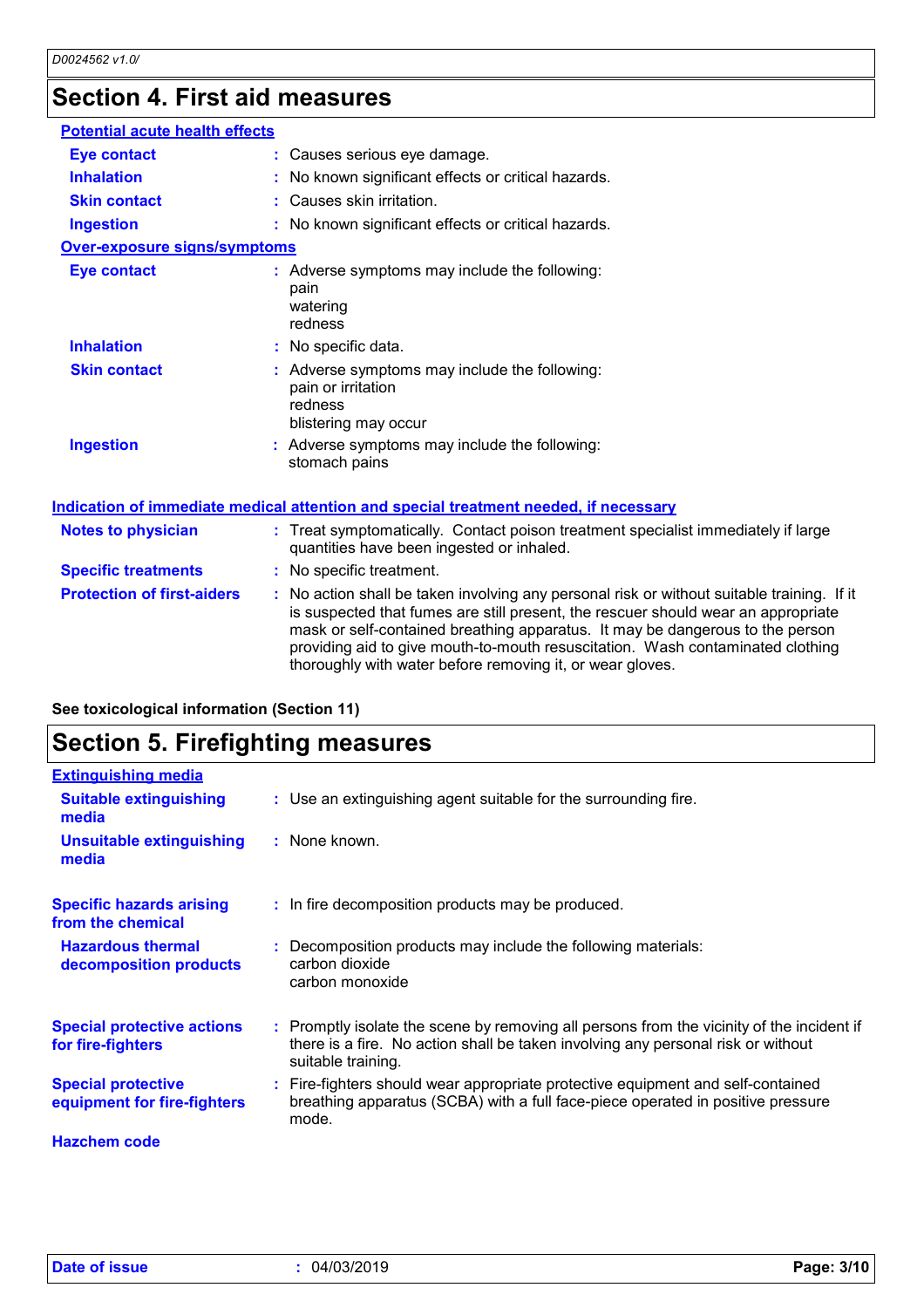## **Section 6. Accidental release measures**

|                                                             | <b>Personal precautions, protective equipment and emergency procedures</b>                                                                                                                                                                                                                                                                                                                                                                                                                                                                                                                                                                                                                                        |
|-------------------------------------------------------------|-------------------------------------------------------------------------------------------------------------------------------------------------------------------------------------------------------------------------------------------------------------------------------------------------------------------------------------------------------------------------------------------------------------------------------------------------------------------------------------------------------------------------------------------------------------------------------------------------------------------------------------------------------------------------------------------------------------------|
| For non-emergency<br>personnel                              | : No action shall be taken involving any personal risk or without suitable training.<br>Evacuate surrounding areas. Keep unnecessary and unprotected personnel from<br>entering. Do not touch or walk through spilt material. Do not breathe vapour or mist.<br>Provide adequate ventilation. Wear appropriate respirator when ventilation is<br>inadequate. Put on appropriate personal protective equipment.                                                                                                                                                                                                                                                                                                    |
|                                                             | For emergency responders : If specialised clothing is required to deal with the spillage, take note of any<br>information in Section 8 on suitable and unsuitable materials. See also the<br>information in "For non-emergency personnel".                                                                                                                                                                                                                                                                                                                                                                                                                                                                        |
| <b>Environmental precautions</b>                            | : Avoid dispersal of spilt material and runoff and contact with soil, waterways, drains<br>and sewers. Inform the relevant authorities if the product has caused environmental<br>pollution (sewers, waterways, soil or air).                                                                                                                                                                                                                                                                                                                                                                                                                                                                                     |
| <b>Methods and material for containment and cleaning up</b> |                                                                                                                                                                                                                                                                                                                                                                                                                                                                                                                                                                                                                                                                                                                   |
| <b>Small spill</b>                                          | : Stop leak if without risk. Move containers from spill area. Dilute with water and mop<br>up if water-soluble. Alternatively, or if water-insoluble, absorb with an inert dry<br>material and place in an appropriate waste disposal container. Dispose of via a<br>licensed waste disposal contractor.                                                                                                                                                                                                                                                                                                                                                                                                          |
| <b>Large spill</b>                                          | : Stop leak if without risk. Move containers from spill area. Approach the release<br>from upwind. Prevent entry into sewers, water courses, basements or confined<br>areas. Wash spillages into an effluent treatment plant or proceed as follows.<br>Contain and collect spillage with non-combustible, absorbent material e.g. sand,<br>earth, vermiculite or diatomaceous earth and place in container for disposal<br>according to local regulations (see Section 13). Dispose of via a licensed waste<br>disposal contractor. Contaminated absorbent material may pose the same hazard<br>as the spilt product. Note: see Section 1 for emergency contact information and<br>Section 13 for waste disposal. |

**See Section 1 for emergency contact information.**

**See Section 8 for information on appropriate personal protective equipment.**

**See Section 13 for additional waste treatment information.**

## **Section 7. Handling and storage**

### **Precautions for safe handling**

| <b>Protective measures</b>                                                       | : Put on appropriate personal protective equipment (see Section 8). Do not get in<br>eyes or on skin or clothing. Do not breathe vapour or mist. Do not ingest. If during<br>normal use the material presents a respiratory hazard, use only with adequate<br>ventilation or wear appropriate respirator. Keep in the original container or an<br>approved alternative made from a compatible material, kept tightly closed when not<br>in use. Empty containers retain product residue and can be hazardous. Do not<br>reuse container.                                                                          |
|----------------------------------------------------------------------------------|-------------------------------------------------------------------------------------------------------------------------------------------------------------------------------------------------------------------------------------------------------------------------------------------------------------------------------------------------------------------------------------------------------------------------------------------------------------------------------------------------------------------------------------------------------------------------------------------------------------------|
| <b>Advice on general</b><br>occupational hygiene                                 | : Eating, drinking and smoking should be prohibited in areas where this material is<br>handled, stored and processed. Workers should wash hands and face before<br>eating, drinking and smoking. Remove contaminated clothing and protective<br>equipment before entering eating areas. See also Section 8 for additional<br>information on hygiene measures.                                                                                                                                                                                                                                                     |
| <b>Conditions for safe storage,</b><br>including any<br><b>incompatibilities</b> | Do not store above the following temperature: $40^{\circ}$ C (104 $^{\circ}$ F). Store in accordance<br>with local regulations. Store in original container protected from direct sunlight in a<br>dry, cool and well-ventilated area, away from incompatible materials (see Section 10)<br>and food and drink. Store locked up. Keep container tightly closed and sealed until<br>ready for use. Containers that have been opened must be carefully resealed and<br>kept upright to prevent leakage. Do not store in unlabelled containers. Use<br>appropriate containment to avoid environmental contamination. |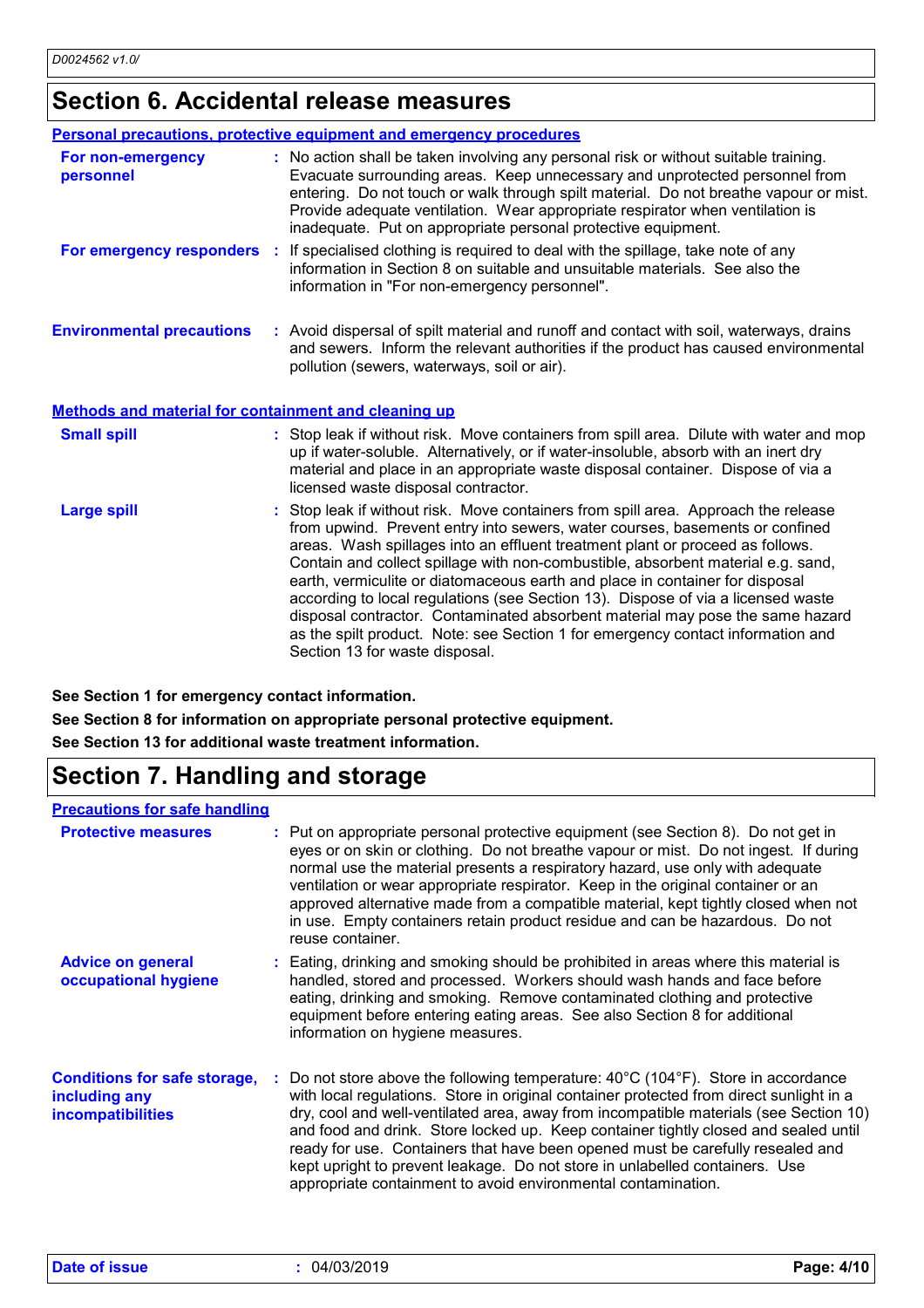## **Section 8. Exposure controls and personal protection**

| <b>Control parameters</b>                        |                                                                                                                                                                                                                                                                                                                                                                                                                                                                                                                                                                                                                           |
|--------------------------------------------------|---------------------------------------------------------------------------------------------------------------------------------------------------------------------------------------------------------------------------------------------------------------------------------------------------------------------------------------------------------------------------------------------------------------------------------------------------------------------------------------------------------------------------------------------------------------------------------------------------------------------------|
| <b>Australia</b>                                 |                                                                                                                                                                                                                                                                                                                                                                                                                                                                                                                                                                                                                           |
| <b>Occupational exposure limits</b>              |                                                                                                                                                                                                                                                                                                                                                                                                                                                                                                                                                                                                                           |
| None.                                            |                                                                                                                                                                                                                                                                                                                                                                                                                                                                                                                                                                                                                           |
| <b>New Zealand</b>                               |                                                                                                                                                                                                                                                                                                                                                                                                                                                                                                                                                                                                                           |
| <b>Occupational exposure limits</b>              | : No exposure standard allocated.                                                                                                                                                                                                                                                                                                                                                                                                                                                                                                                                                                                         |
| <b>Appropriate engineering</b><br>controls       | : If user operations generate dust, fumes, gas, vapour or mist, use process<br>enclosures, local exhaust ventilation or other engineering controls to keep worker<br>exposure to airborne contaminants below any recommended or statutory limits.                                                                                                                                                                                                                                                                                                                                                                         |
| <b>Environmental exposure</b><br><b>controls</b> | : Emissions from ventilation or work process equipment should be checked to ensure<br>they comply with the requirements of environmental protection legislation. In some<br>cases, fume scrubbers, filters or engineering modifications to the process<br>equipment will be necessary to reduce emissions to acceptable levels.                                                                                                                                                                                                                                                                                           |
| <b>Individual protection measures</b>            |                                                                                                                                                                                                                                                                                                                                                                                                                                                                                                                                                                                                                           |
| <b>Hygiene measures</b>                          | : Wash hands, forearms and face thoroughly after handling chemical products, before<br>eating, smoking and using the lavatory and at the end of the working period.<br>Appropriate techniques should be used to remove potentially contaminated clothing.<br>Wash contaminated clothing before reusing. Ensure that eyewash stations and<br>safety showers are close to the workstation location.                                                                                                                                                                                                                         |
| <b>Eye/face protection</b>                       | : Safety eyewear complying with an approved standard should be used when a risk<br>assessment indicates this is necessary to avoid exposure to liquid splashes, mists,<br>gases or dusts. If contact is possible, the following protection should be worn,<br>unless the assessment indicates a higher degree of protection: chemical splash<br>goggles and/or face shield. If inhalation hazards exist, a full-face respirator may be<br>required instead.                                                                                                                                                               |
| <b>Skin protection</b>                           |                                                                                                                                                                                                                                                                                                                                                                                                                                                                                                                                                                                                                           |
| <b>Hand protection</b>                           | : Chemical-resistant, impervious gloves complying with an approved standard should<br>be worn at all times when handling chemical products if a risk assessment indicates<br>this is necessary. Considering the parameters specified by the glove manufacturer,<br>check during use that the gloves are still retaining their protective properties. It<br>should be noted that the time to breakthrough for any glove material may be<br>different for different glove manufacturers. In the case of mixtures, consisting of<br>several substances, the protection time of the gloves cannot be accurately<br>estimated. |
| <b>Body protection</b>                           | Personal protective equipment for the body should be selected based on the task<br>being performed and the risks involved and should be approved by a specialist<br>before handling this product.                                                                                                                                                                                                                                                                                                                                                                                                                         |
| <b>Other skin protection</b>                     | : Appropriate footwear and any additional skin protection measures should be<br>selected based on the task being performed and the risks involved and should be<br>approved by a specialist before handling this product.                                                                                                                                                                                                                                                                                                                                                                                                 |
| <b>Respiratory protection</b>                    | Based on the hazard and potential for exposure, select a respirator that meets the<br>appropriate standard or certification. Respirators must be used according to a<br>respiratory protection program to ensure proper fitting, training, and other important<br>aspects of use.                                                                                                                                                                                                                                                                                                                                         |

## **Section 9. Physical and chemical properties**

| <b>Date of issue</b>  | : 04/03/2019                           | Page: 5/10 |
|-----------------------|----------------------------------------|------------|
| <b>Odour</b>          | : Minty.<br>Lemon-like.<br>Apple-like. |            |
| <b>Colour</b>         | $:$ Blue.<br>Yellow.<br>Orange.        |            |
| <b>Physical state</b> | : Liquid.                              |            |
| <b>Appearance</b>     |                                        |            |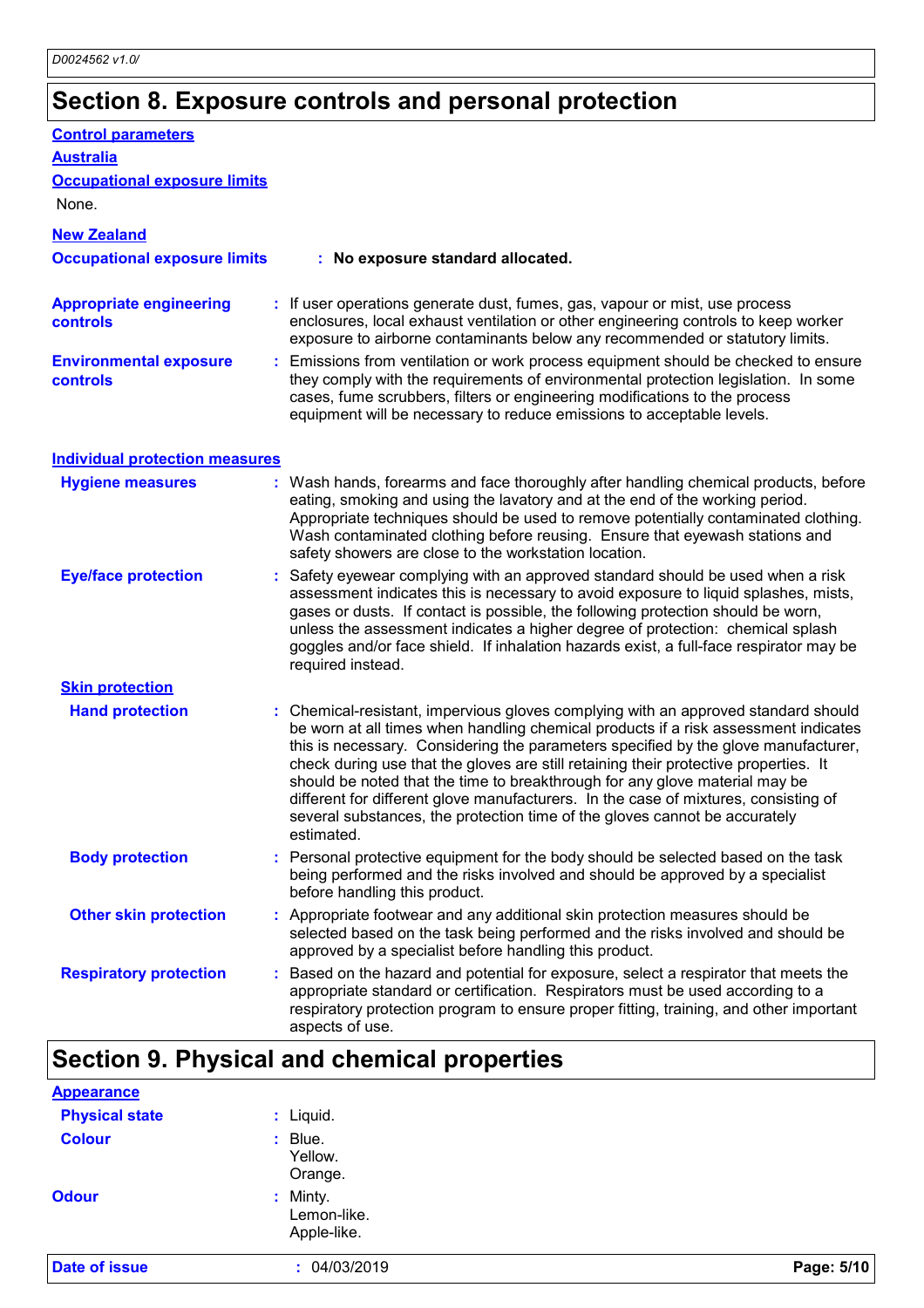## **Section 9. Physical and chemical properties**

| <b>Odour threshold</b>                              | $\cdot$ Not available.                                                 |
|-----------------------------------------------------|------------------------------------------------------------------------|
| рH                                                  | $: 1.3 \text{ to } 1.7$                                                |
| <b>Melting point</b>                                | Not available.                                                         |
| <b>Boiling point</b>                                | : <100°C (<212°F)                                                      |
| <b>Flash point</b>                                  | : Not available.                                                       |
| <b>Evaporation rate</b>                             | $:$ Not available.                                                     |
| <b>Flammability (solid, gas)</b>                    | : Not available.                                                       |
| Lower and upper explosive<br>(flammable) limits     | : Not available.                                                       |
| <b>Vapour pressure</b>                              | $:$ Not available.                                                     |
| <b>Vapour density</b>                               | $:$ Not available.                                                     |
| <b>Relative density</b>                             | $:$ Not available.                                                     |
| <b>Solubility</b>                                   | : Easily soluble in the following materials: cold water and hot water. |
| <b>Solubility in water</b>                          | $:$ Not available.                                                     |
| <b>Partition coefficient: n-</b><br>octanol/water   | : Not available.                                                       |
| <b>Auto-ignition temperature</b>                    | : Not available.                                                       |
| <b>Decomposition temperature</b>                    | $:$ Not available.                                                     |
| <b>Viscosity</b>                                    | $:$ Not available.                                                     |
| Flow time (ISO 2431)                                | : Not available.                                                       |
| <b>Acidic. Test [g NaOH/100g</b><br><b>Product]</b> | : 5.5; not corrosive: Confirmed by experimental data.                  |

## **Section 10. Stability and reactivity**

| <b>Reactivity</b>                            | : No specific test data related to reactivity available for this product or its ingredients.              |
|----------------------------------------------|-----------------------------------------------------------------------------------------------------------|
| <b>Chemical stability</b>                    | : The product is stable.                                                                                  |
| <b>Possibility of hazardous</b><br>reactions | : Under normal conditions of storage and use, hazardous reactions will not occur.                         |
| <b>Conditions to avoid</b>                   | : No specific data.                                                                                       |
| <b>Incompatible materials</b>                | : No specific data.                                                                                       |
| <b>Hazardous decomposition</b><br>products   | : Under normal conditions of storage and use, hazardous decomposition products<br>should not be produced. |

## **Section 11. Toxicological information**

### **Information on toxicological effects**

| <b>Acute toxicity</b>          |                                                                     |                |                         |                 |  |
|--------------------------------|---------------------------------------------------------------------|----------------|-------------------------|-----------------|--|
| <b>Product/ingredient name</b> | <b>Result</b>                                                       | <b>Species</b> | <b>Dose</b>             | <b>Exposure</b> |  |
| Isotridecanol, ethoxylated     | LD50 Dermal<br>LD50 Oral                                            | Rabbit<br>Rat  | 2001 mg/kg<br>500 mg/kg |                 |  |
| <b>Conclusion/Summary</b>      | : Based on available data, the classification criteria are not met. |                |                         |                 |  |
| <b>Irritation/Corrosion</b>    |                                                                     |                |                         |                 |  |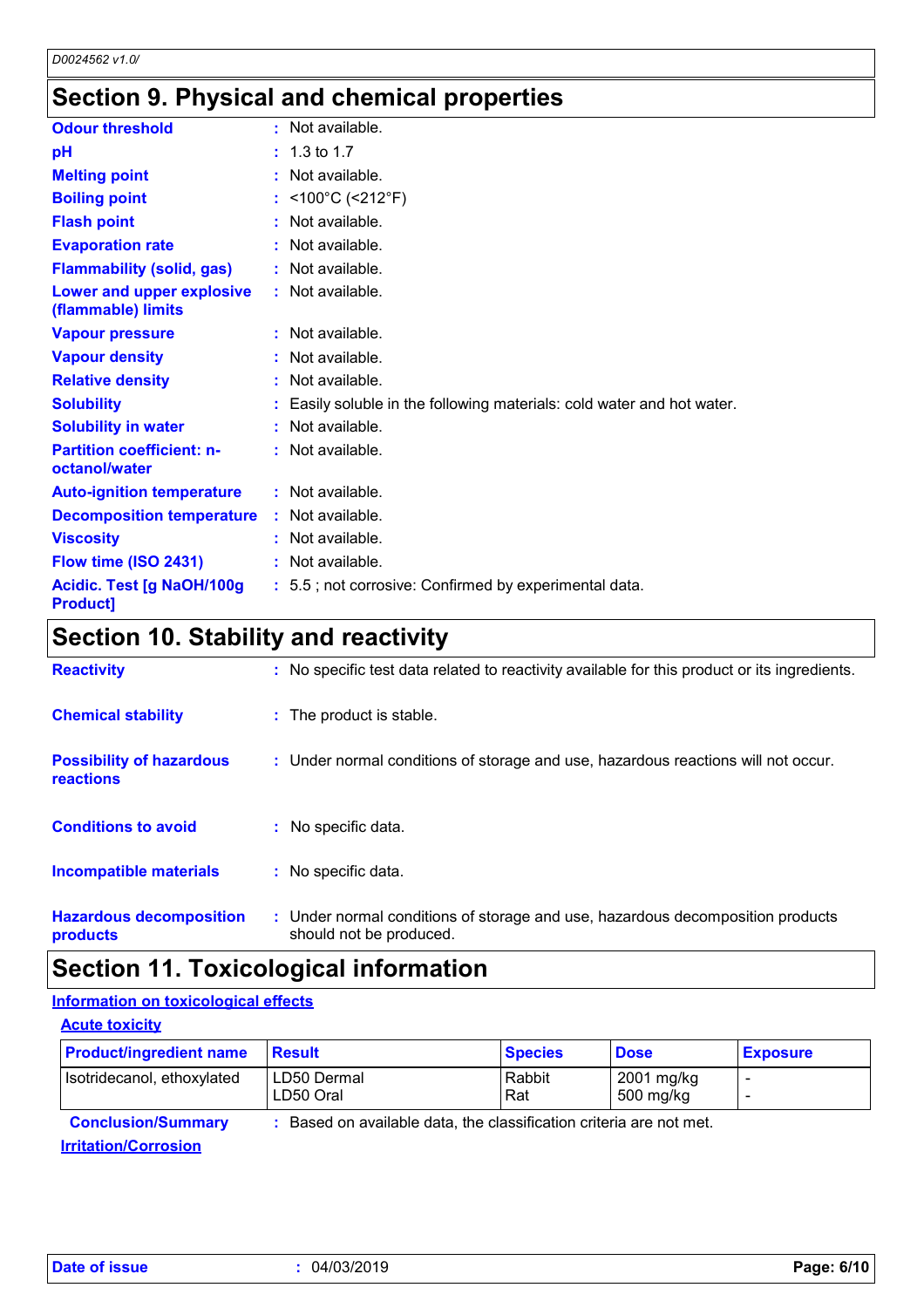## **Section 11. Toxicological information**

| <b>Product/ingredient name</b>                                  | <b>Result</b>                                                       | <b>Species</b> | <b>Score</b> | <b>Exposure</b>    | <b>Observation</b> |
|-----------------------------------------------------------------|---------------------------------------------------------------------|----------------|--------------|--------------------|--------------------|
| Isotridecanol, ethoxylated                                      | Eyes - Cornea opacity                                               | Rabbit         | 1.6          | 72 hours 0.1<br>mL | 21 days            |
| Finish - Dual Phase -<br>Dishwasher Cleaner<br>0347178_0347184_ | Skin - Irritant                                                     | In vitro       |              |                    |                    |
| D0024562_ANZ                                                    |                                                                     |                |              |                    |                    |
|                                                                 | Eyes - Severe irritant                                              | In vitro       |              |                    |                    |
| <b>Conclusion/Summary</b>                                       |                                                                     |                |              |                    |                    |
| <b>Skin</b>                                                     | : On the basis of the test data: Causes skin irritation.            |                |              |                    |                    |
| <b>Eyes</b>                                                     | : On the basis of the test data: Causes serious eye damage.         |                |              |                    |                    |
| <b>Respiratory</b>                                              | : Based on available data, the classification criteria are not met. |                |              |                    |                    |
| <b>Sensitisation</b>                                            |                                                                     |                |              |                    |                    |
| Not available.                                                  |                                                                     |                |              |                    |                    |
| <b>Conclusion/Summary</b>                                       |                                                                     |                |              |                    |                    |
| <b>Skin</b>                                                     | : Based on available data, the classification criteria are not met. |                |              |                    |                    |
| <b>Respiratory</b>                                              | : Based on available data, the classification criteria are not met. |                |              |                    |                    |
| <b>Mutagenicity</b>                                             |                                                                     |                |              |                    |                    |
| Not available.                                                  |                                                                     |                |              |                    |                    |
| <b>Conclusion/Summary</b>                                       | : Based on available data, the classification criteria are not met. |                |              |                    |                    |
| <b>Carcinogenicity</b>                                          |                                                                     |                |              |                    |                    |
| Not available.                                                  |                                                                     |                |              |                    |                    |
|                                                                 |                                                                     |                |              |                    |                    |
| <b>Conclusion/Summary</b>                                       | : Based on available data, the classification criteria are not met. |                |              |                    |                    |
| <b>Reproductive toxicity</b>                                    |                                                                     |                |              |                    |                    |
| Not available.                                                  |                                                                     |                |              |                    |                    |
| <b>Conclusion/Summary</b>                                       | : Based on available data, the classification criteria are not met. |                |              |                    |                    |
| <b>Teratogenicity</b>                                           |                                                                     |                |              |                    |                    |
| Not available.                                                  |                                                                     |                |              |                    |                    |
| <b>Conclusion/Summary</b>                                       | : Based on available data, the classification criteria are not met. |                |              |                    |                    |
| <b>Specific target organ toxicity (single exposure)</b>         |                                                                     |                |              |                    |                    |
| Not available.                                                  |                                                                     |                |              |                    |                    |
| <b>Specific target organ toxicity (repeated exposure)</b>       |                                                                     |                |              |                    |                    |
| Not available.                                                  |                                                                     |                |              |                    |                    |
|                                                                 |                                                                     |                |              |                    |                    |
| <b>Aspiration hazard</b><br>Not available.                      |                                                                     |                |              |                    |                    |
|                                                                 |                                                                     |                |              |                    |                    |
|                                                                 |                                                                     |                |              |                    |                    |
| Information on likely routes : Not available.<br>of exposure    |                                                                     |                |              |                    |                    |
| <b>Potential acute health effects</b>                           |                                                                     |                |              |                    |                    |
| <b>Eye contact</b>                                              | : Causes serious eye damage.                                        |                |              |                    |                    |
| <b>Inhalation</b>                                               | : No known significant effects or critical hazards.                 |                |              |                    |                    |
| <b>Skin contact</b>                                             | : Causes skin irritation.                                           |                |              |                    |                    |
| <b>Ingestion</b>                                                | : No known significant effects or critical hazards.                 |                |              |                    |                    |
|                                                                 |                                                                     |                |              |                    |                    |

**Symptoms related to the physical, chemical and toxicological characteristics**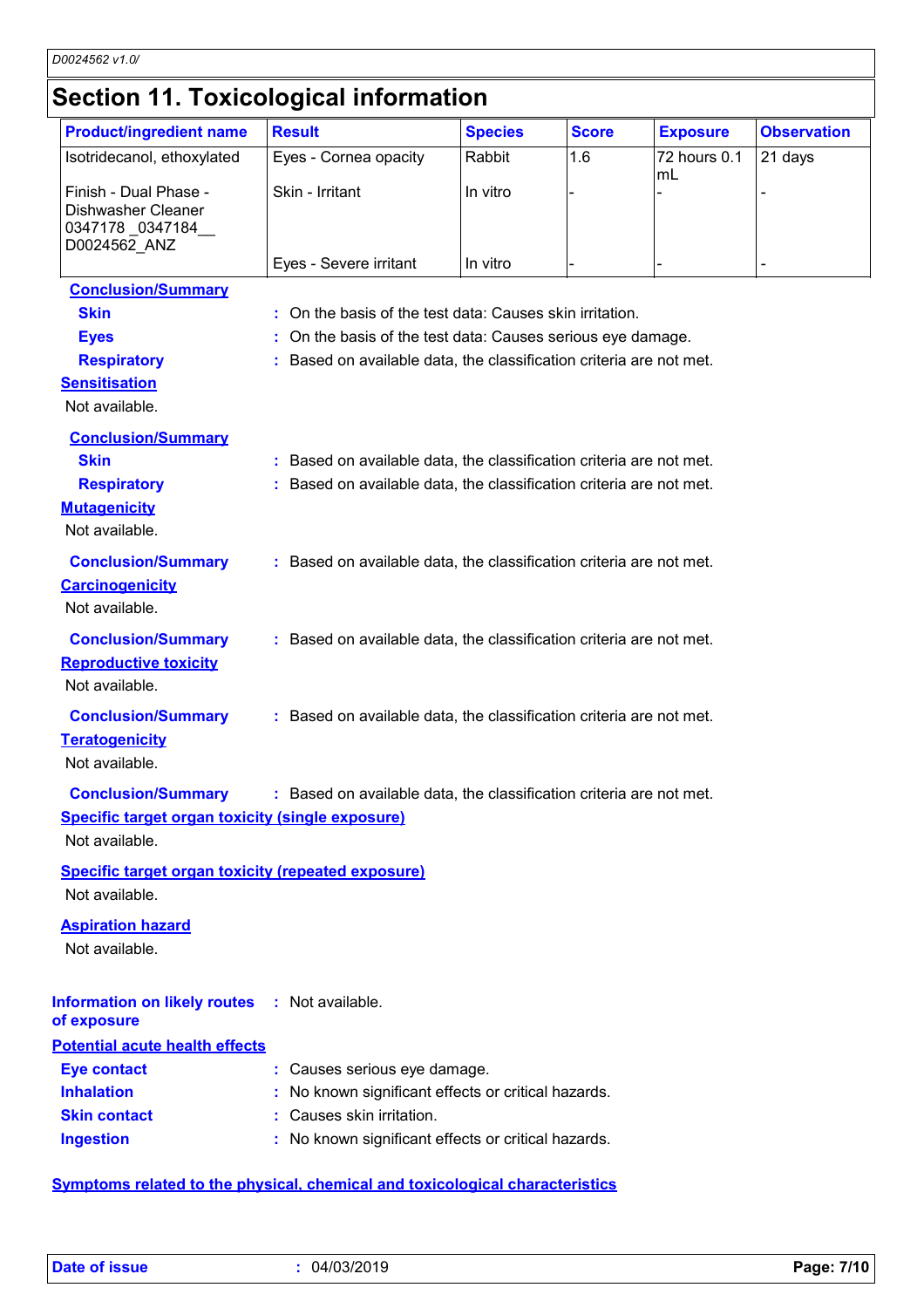## **Section 11. Toxicological information**

| <b>Eye contact</b>  | : Adverse symptoms may include the following:<br>pain<br>watering<br>redness                           |
|---------------------|--------------------------------------------------------------------------------------------------------|
| <b>Inhalation</b>   | : No specific data.                                                                                    |
| <b>Skin contact</b> | : Adverse symptoms may include the following:<br>pain or irritation<br>redness<br>blistering may occur |
| <b>Ingestion</b>    | : Adverse symptoms may include the following:<br>stomach pains                                         |

|                                                   | Delayed and immediate effects as well as chronic effects from short and long-term exposure |
|---------------------------------------------------|--------------------------------------------------------------------------------------------|
| <b>Short term exposure</b>                        |                                                                                            |
| <b>Potential immediate</b><br>effects             | $:$ Not available.                                                                         |
| <b>Potential delayed effects</b>                  | : Not available.                                                                           |
| <b>Long term exposure</b>                         |                                                                                            |
| <b>Potential immediate</b><br>effects             | $:$ Not available.                                                                         |
| <b>Potential delayed effects : Not available.</b> |                                                                                            |
| <b>Potential chronic health effects</b>           |                                                                                            |
| Not available.                                    |                                                                                            |
| <b>Conclusion/Summary</b>                         | : Based on available data, the classification criteria are not met.                        |
| <b>General</b>                                    | : No known significant effects or critical hazards.                                        |
| <b>Carcinogenicity</b>                            | : No known significant effects or critical hazards.                                        |
| <b>Mutagenicity</b>                               | : No known significant effects or critical hazards.                                        |
| <b>Teratogenicity</b>                             | : No known significant effects or critical hazards.                                        |
| <b>Developmental effects</b>                      | : No known significant effects or critical hazards.                                        |
| <b>Fertility effects</b>                          | : No known significant effects or critical hazards.                                        |

#### **Numerical measures of toxicity**

| <b>Acute toxicity estimates</b> |                  |  |  |  |
|---------------------------------|------------------|--|--|--|
| <b>Route</b>                    | <b>ATE value</b> |  |  |  |
| Oral                            | 7692.5 mg/kg     |  |  |  |

### **Section 12. Ecological information**

#### **Toxicity**

Not available.

**Conclusion/Summary :** Based on available data, the classification criteria are not met.

#### **Persistence and degradability**

Not available.

#### **Bioaccumulative potential**

| <b>Product/ingredient name</b> | $LoaPow$ | <b>BCF</b> | <b>Potential</b> |
|--------------------------------|----------|------------|------------------|
| Isotridecanol, ethoxylated     |          | 232.5      | low              |

| Date of issue |
|---------------|
|---------------|

**Date of issue :** 04/03/2019 **Page: 8/10**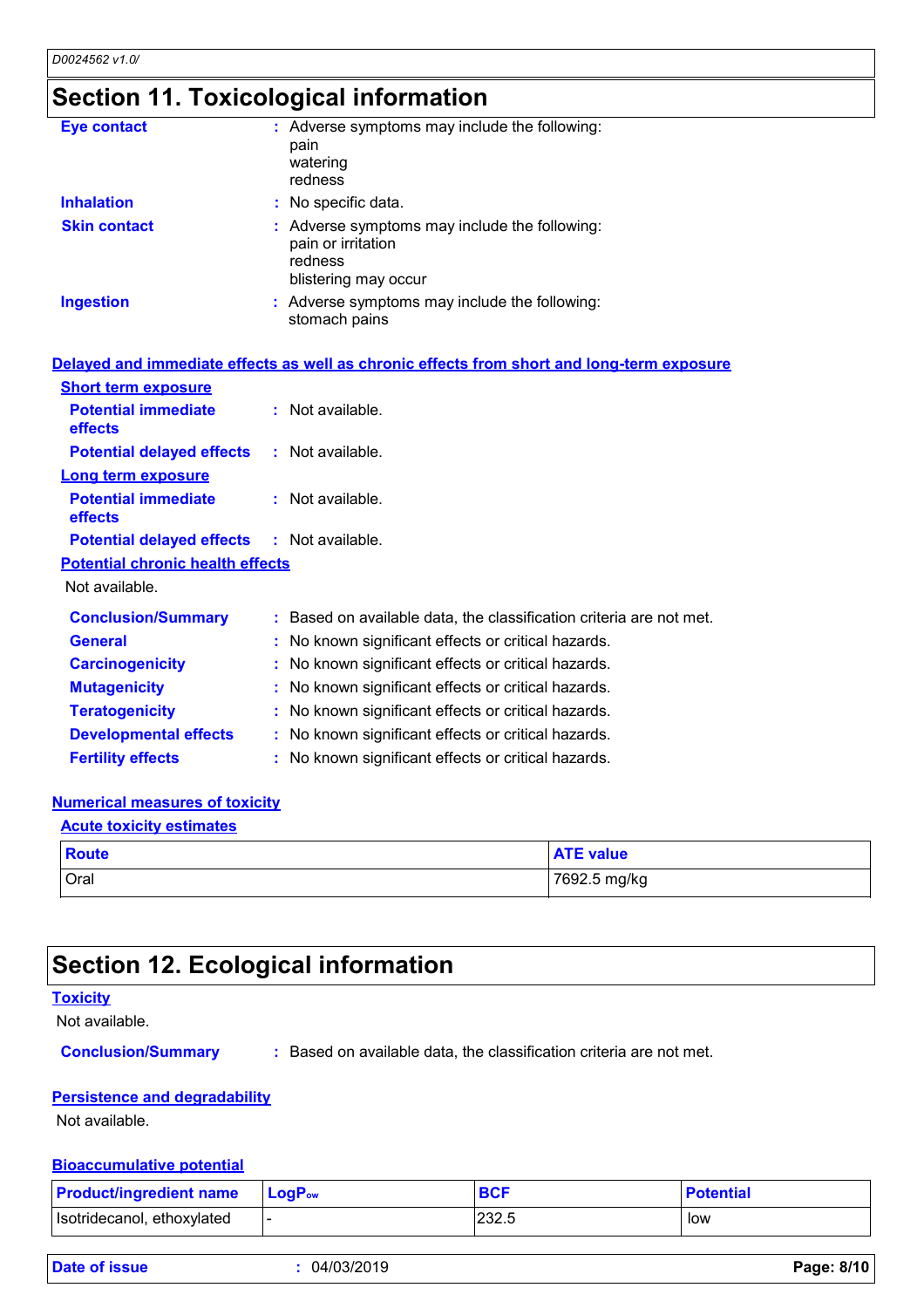## **Section 12. Ecological information**

#### **Mobility in soil**

| <b>Soil/water partition</b> | : Not available. |
|-----------------------------|------------------|
| <b>coefficient (Koc)</b>    |                  |

**Other adverse effects** : No known significant effects or critical hazards.

## **Section 13. Disposal considerations**

| <b>Disposal methods</b> | : The generation of waste should be avoided or minimised wherever possible.<br>Disposal of this product, solutions and any by-products should at all times comply<br>with the requirements of environmental protection and waste disposal legislation<br>and any regional local authority requirements. Dispose of surplus and non-<br>recyclable products via a licensed waste disposal contractor. Waste should not be<br>disposed of untreated to the sewer unless fully compliant with the requirements of<br>all authorities with jurisdiction. Waste packaging should be recycled. Incineration or<br>landfill should only be considered when recycling is not feasible. This material and<br>its container must be disposed of in a safe way. Care should be taken when<br>handling emptied containers that have not been cleaned or rinsed out. Empty<br>containers or liners may retain some product residues. Avoid dispersal of spilt |
|-------------------------|--------------------------------------------------------------------------------------------------------------------------------------------------------------------------------------------------------------------------------------------------------------------------------------------------------------------------------------------------------------------------------------------------------------------------------------------------------------------------------------------------------------------------------------------------------------------------------------------------------------------------------------------------------------------------------------------------------------------------------------------------------------------------------------------------------------------------------------------------------------------------------------------------------------------------------------------------|
|                         | material and runoff and contact with soil, waterways, drains and sewers.                                                                                                                                                                                                                                                                                                                                                                                                                                                                                                                                                                                                                                                                                                                                                                                                                                                                         |

| <b>Regulation</b> | <b>UN number</b>        | <b>Proper shipping name</b> | <b>Classes</b>           | PG* | <b>Label</b> | <b>Additional information</b> |
|-------------------|-------------------------|-----------------------------|--------------------------|-----|--------------|-------------------------------|
| <b>ADG</b>        | <b>Not</b><br>Regulated | Not applicable.             | <b>Not</b><br>available. |     |              |                               |
| <b>IMDG</b>       | Not<br>Regulated        | Not applicable.             | <b>Not</b><br>available. |     |              |                               |
| <b>IATA</b>       | <b>Not</b><br>Regulated | Not applicable.             | <b>Not</b><br>available. |     |              |                               |

PG\* : Packing group

**Special precautions for user Transport within user's premises:** always transport in closed containers that are **:** upright and secure. Ensure that persons transporting the product know what to do in the event of an accident or spillage.

### **Section 15. Regulatory information**

| <b>Standard Uniform Schedule of Medicine and Poisons</b>    |                                                                        |            |
|-------------------------------------------------------------|------------------------------------------------------------------------|------------|
| Not scheduled                                               |                                                                        |            |
|                                                             | <b>Model Work Health and Safety Requiations - Scheduled Substances</b> |            |
| No listed substance                                         |                                                                        |            |
| <b>Australia inventory (AICS)</b>                           | : All components are listed or exempted.                               |            |
| <b>New Zealand Inventory of</b><br><b>Chemicals (NZIoC)</b> | : All components are listed or exempted.                               |            |
| <b>HSNO Approval Number</b>                                 | : HSR002530                                                            |            |
| <b>HSNO Group Standard</b>                                  | : Cleaning Products (Subsidiary Hazard)                                |            |
| <b>Approved Handler</b><br><b>Requirement</b>               | $:$ No.                                                                |            |
| <b>Tracking Requirement</b>                                 | : No.                                                                  |            |
| Date of issue                                               | 04/03/2019                                                             | Page: 9/10 |